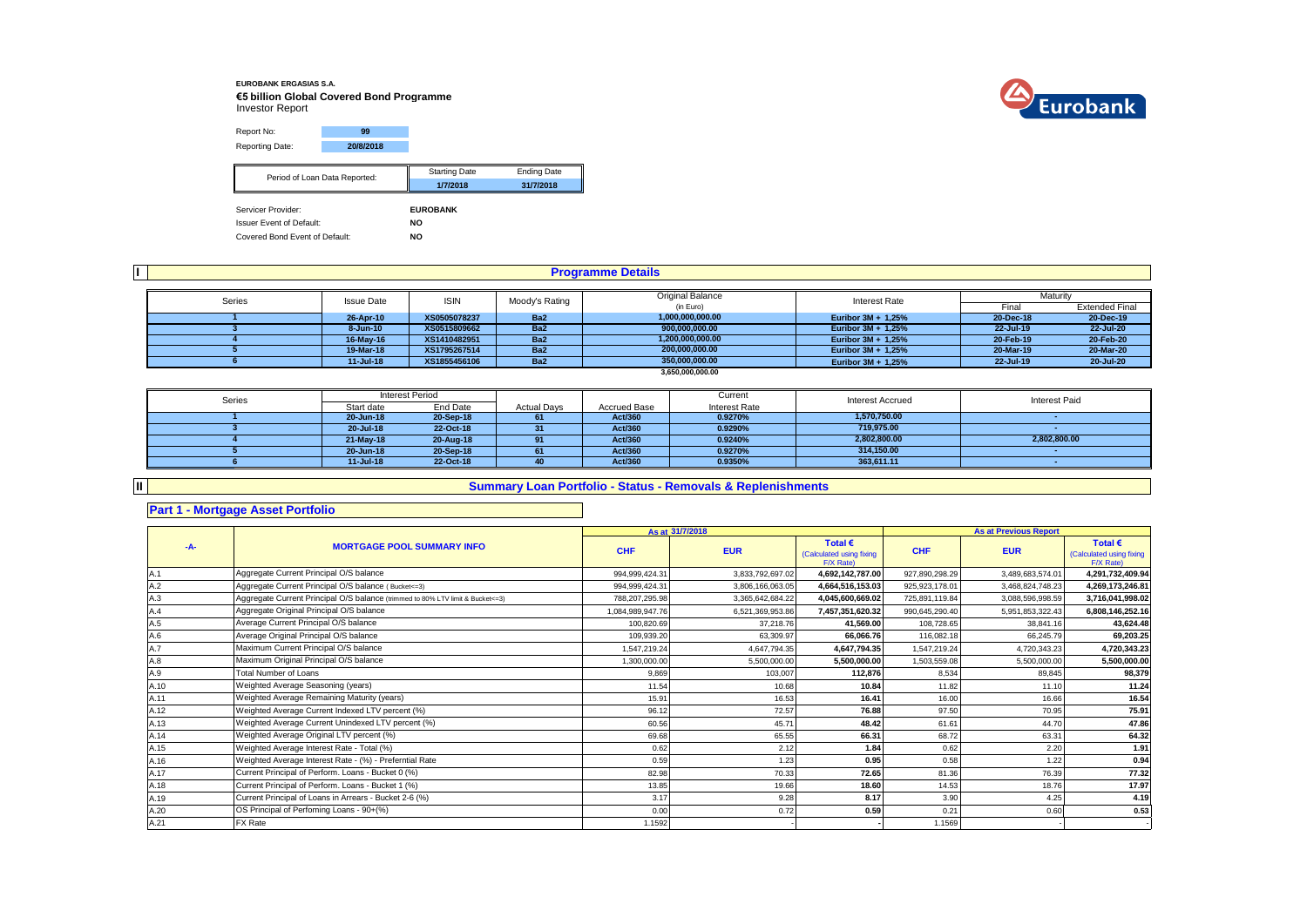|            | <b>Principal Receipts For Performing</b> | As at 31/7/2018 |              |             |               |                                              |               |  |
|------------|------------------------------------------|-----------------|--------------|-------------|---------------|----------------------------------------------|---------------|--|
|            | Or Delinquent / In Arrears Loans         |                 | <b>CHF</b>   | <b>EUR</b>  |               | Total € (Calculated using fixing $F/X$ Rate) |               |  |
|            |                                          | No Of Loans     | Amount       | No Of Loans | <b>Amount</b> | No Of Loans                                  | <b>Amount</b> |  |
| <b>B.1</b> | Scheduled And Paid Repayments            | 11.872          | 4.241.706.50 | 117.025     | 19.550.582.30 | 128.897                                      | 23.209.749.40 |  |
| <b>B.2</b> | <b>Partial Prepayments</b>               |                 | 179,451.93   | 145         | 1,097,533.98  | 149                                          | 1.252.340.68  |  |
| <b>B.3</b> | Whole Prepayments                        |                 | 139.458.99   | 155         | 3.548.984.33  | 160                                          | 3.669.290.57  |  |
| <b>B.4</b> | Total Principal Receipts (B1+B2+B3)      |                 | 4,560,617.42 |             | 24,197,100.61 |                                              | 28,131,380.65 |  |

|     | <b>Non-Principal Receipts For Performing</b>          |                    |               |                    | As at 31/7/2018 |                                            |               |
|-----|-------------------------------------------------------|--------------------|---------------|--------------------|-----------------|--------------------------------------------|---------------|
|     | Or Delinquent / In Arrears Loans                      |                    | <b>CHF</b>    | <b>EUR</b>         |                 | Total € (Calculated using fixing F/X Rate) |               |
|     |                                                       | <b>No Of Loans</b> | <b>Amount</b> | <b>No Of Loans</b> | <b>Amount</b>   | <b>No Of Loans</b>                         | <b>Amount</b> |
| C.1 | Interest From Installments                            | 10,288             | 473.553.61    | 112,706            | 6,399,323.12    | 122.994                                    | 6,807,840.73  |
| C.2 | Interest From Overdues                                | 3,733              | 2.892.62      | 33.451             | 25.149.21       | 37.184                                     | 27.644.57     |
| C.3 | Total Interest Receipts (C1+C2)                       |                    | 476.446.23    |                    | 6.424.472.33    |                                            | 6.835.485.30  |
| C.4 | Levy 128 To Be Paid To Servicer (in case of an Event) |                    |               |                    |                 |                                            |               |
|     |                                                       |                    |               |                    |                 |                                            |               |

### **Part 2 - Portfolio Status**

|     |                                               |                    |                |                    | As at 31/7/2018  |                                                     |                  |
|-----|-----------------------------------------------|--------------------|----------------|--------------------|------------------|-----------------------------------------------------|------------------|
| -A- | <b>Portfolio Status</b>                       |                    | <b>CHF</b>     | <b>EUR</b>         |                  | Total $\epsilon$ (Calculated using fixing F/X Rate) |                  |
|     |                                               | <b>No Of Loans</b> | Amount         | <b>No Of Loans</b> | <b>Amount</b>    | <b>No Of Loans</b>                                  | <b>Amount</b>    |
| A.1 | Performing Loans                              | 9,594              | 963.484.322.68 | 90.220             | 3,450,223,172.18 | 99.814                                              | 4,281,386,321.49 |
| A.2 | Delinquent/In Arrears Loans 30 Day To 89 Days | 275                | 31,515,101.63  | 12.086             | 355,942,890.87   | 12,361                                              | 383,129,831.54   |
| A.3 | Totals (A1+ A2)                               | 9,869              | 994.999.424.31 | 102.306            | 3,806,166,063.05 | 112.175                                             | 4,664,516,153.03 |
| A.4 | In Arrears Loans 90 Days To 360 Days          |                    | 0.00           | 701                | 27.626.633.97    | 701                                                 | 27,626,633.97    |
| A.5 | Denounced Loans                               |                    | 0.00           |                    | 0.00             |                                                     | 0.00             |
| A.6 | Totals (A4+ A5)                               |                    | 0.00           | 701                | 27,626,633.97    | 701                                                 | 27,626,633.97    |

|            |                                                       |                    |               |                    | As at 31/7/2018 |                                                     |                |
|------------|-------------------------------------------------------|--------------------|---------------|--------------------|-----------------|-----------------------------------------------------|----------------|
|            | Breakdown of In Arrears Loans Number Of Days Past Due |                    | <b>CHF</b>    | <b>EUR</b>         |                 | Total $\epsilon$ (Calculated using fixing F/X Rate) |                |
|            |                                                       | <b>No Of Loans</b> | <b>Amount</b> | <b>No Of Loans</b> | <b>Amount</b>   | <b>No Of Loans</b>                                  | <b>Amount</b>  |
| IB.1       | $30$ Days < Installment <= 59 Days                    | 211                | 23,901,676.79 | 10.183             | 289.614.250.51  | 10.394                                              | 310,233,364.37 |
| <b>B.2</b> | 60 Days < Installment <= 89 Days                      |                    | 7.613.424.84  | 1.903              | 66.328.640.36   | 1.967                                               | 72,896,467.17  |
| <b>B.3</b> | Total (B1+B2=A4)                                      | 275                | 31.515.101.63 | 12.086             | 355.942.890.87  | 12.361                                              | 383,129,831.54 |
| <b>B.4</b> | 90 Days < Installment <= 119 Days                     |                    | 0.00          | 408                | 16.286.332.56   | 408                                                 | 16,286,332.56  |
| <b>B.5</b> | 120 Days < Installment <= 360 Days                    |                    | 0.00          | 293                | 11.340.301.41   | 293                                                 | 11.340.301.41  |
| <b>B.6</b> | Total (B4+B5=A4)                                      |                    | 0.00          | 701                | 27,626,633.97   | 701                                                 | 27,626,633.97  |

## **Part 3 - Replenishment Loans - Removed Loans**

|             |                                       |                 |                      |                | At July-18           |                                                     |                      |
|-------------|---------------------------------------|-----------------|----------------------|----------------|----------------------|-----------------------------------------------------|----------------------|
|             | <b>Loan Amounts During The Period</b> |                 | <b>CHF</b>           | <b>EUR</b>     |                      | Total $\epsilon$ (Calculated using fixing F/X Rate) |                      |
|             |                                       | enishment Loans | <b>Removed Loans</b> |                | <b>Removed Loans</b> | <b>Replenishment Loans</b>                          | <b>Removed Loans</b> |
| IA.         | <b>Total Outstanding Balance</b>      | 10,709,775.02   | 6,250,248.02         | 202,352,305.78 | 13,667,583.44        | 211.591.242.13                                      | 19,059,446.81        |
| <b>IA.2</b> | Number of Loans                       |                 |                      | 3,745          | 318                  | 3,807                                               | 378                  |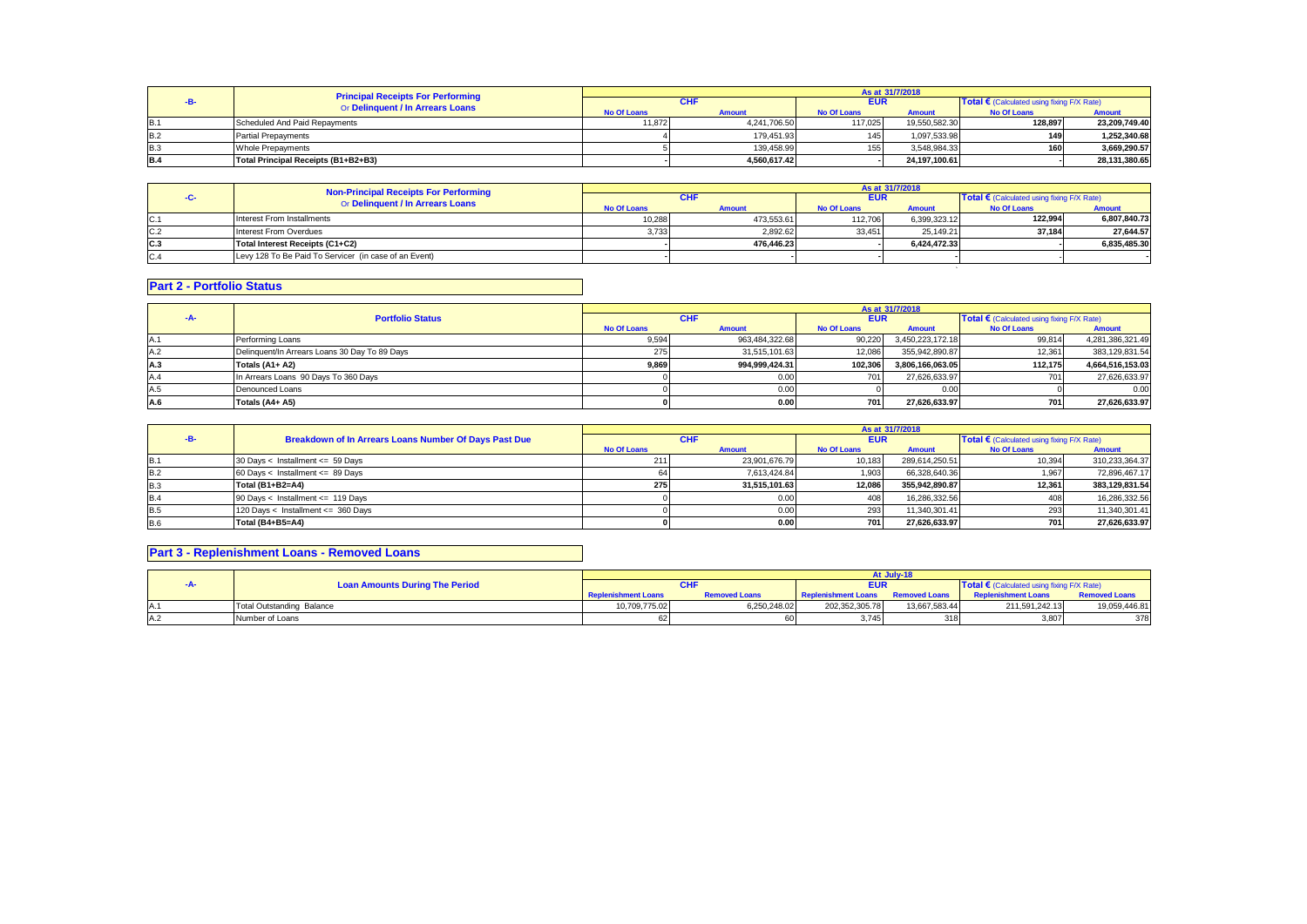| 画<br><b>Statutory Tests</b>                                                                           |                  |      |
|-------------------------------------------------------------------------------------------------------|------------------|------|
|                                                                                                       |                  |      |
| <b>Outstanding Bonds Principal</b>                                                                    | 3,650,000,000.00 |      |
| Outstanding Accrued Interest on Bonds <sup>1</sup>                                                    | 3,984,995.83     |      |
| <b>Total Bonds Amount</b>                                                                             | 3,653,984,995.83 |      |
| Current Outstanding Balance of Loans                                                                  | 4,692,142,787.00 |      |
| A. Adjusted Outstanding Principal of Loans <sup>2</sup>                                               | 4,045,600,669.02 |      |
| B. Accrued Interest on Loans                                                                          | 9,561,934.37     |      |
| C. Outstanding Principal & accrued Interest of Marketable Assets                                      | 0.00             |      |
| D. Aggregate Amount standing to the Credit of Trans.Account - excl. Commingling Res.                  | 0.00             |      |
| Z. WAV CB maturity x OS principal amount x Neg. Carry Factor                                          | 12,197,222.22    |      |
| Nominal Value (A+B+C+D-Z)                                                                             | 4,042,965,381.17 |      |
|                                                                                                       |                  |      |
| Bonds / Nominal Value Assets Percentage                                                               | 3,929,016,124.55 |      |
| <b>Nominal Value Test Result</b>                                                                      |                  | Pass |
| <b>Net Present Value Test</b>                                                                         |                  | Pass |
| Net Present Value                                                                                     | 4,750,667,850.65 |      |
| Net Present Value of Liabilities                                                                      | 3,686,512,729.95 |      |
| Parallel shift +200bps of current interest rate curve                                                 |                  | Pass |
| <b>Net Present Value</b>                                                                              | 4,675,907,321.01 |      |
| Net Present Value of Liabilities                                                                      | 3,676,018,388.83 |      |
| Parallel shift -200bps of current interest rate curve                                                 |                  | Pass |
| Net Present Value                                                                                     | 4,900,757,287.87 |      |
| Net Present Value of Liabilities                                                                      | 3,718,486,228.06 |      |
| <b>Interest Rate Coverage Test</b>                                                                    |                  | Pass |
| Interest expected to be received in respect of assets comprised in the Cover Pool during the 1st year | 64, 150, 172. 12 |      |
| Interest due on all series of covered bonds during 1st year                                           | 25,503,142.43    |      |
| <b>Parameters</b>                                                                                     |                  |      |
| LTV Cap                                                                                               | 80.00%           |      |
| Asset Percentage BoG                                                                                  | 95.00%           |      |
| Asset Percentage <sup>3</sup>                                                                         | 93.00%           |      |
| Negative carry Margin                                                                                 | 0.50%            |      |
|                                                                                                       |                  |      |
| Reserve Ledger <sup>4</sup>                                                                           |                  |      |
| Opening Balance                                                                                       | 16,939,739.93    |      |
| Required Reserve Amount                                                                               | 17,197,130.99    |      |
| Amount credited to the account (payment to BoNY)                                                      | 257,391.06       |      |
| Available (Outstanding) Reserve Amount t                                                              | 17.197.130.99    |      |

<sup>1</sup> Outstanding Accrued Interest on Bonds as at end date of reporting period<br><sup>2</sup> The adjusted Outstanding Principal of Loans is the current Principle Balance adjusted to a maximum of the LTV cap of the indexed property val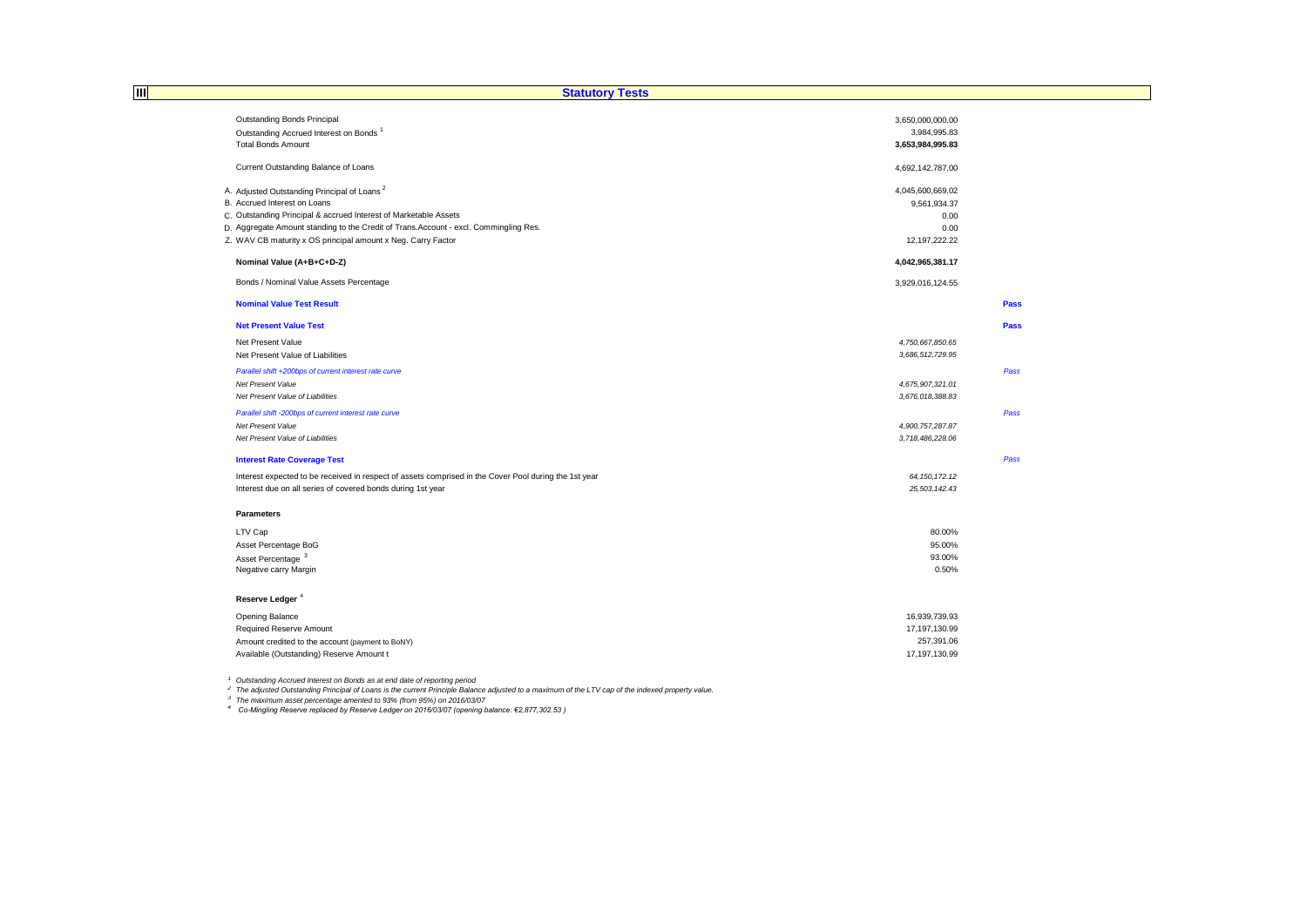**IV**

|                                         |                        | <b>Portfolio Stratifications</b> |                                           |                            |
|-----------------------------------------|------------------------|----------------------------------|-------------------------------------------|----------------------------|
| <b>LOAN CURRENCY</b>                    |                        |                                  |                                           |                            |
|                                         | Num of Loans           | $\overline{\%}$ of loans         | OS_Principal (in Euro)                    | % of OS_Principal          |
| CHF                                     | 9,869                  | 8.74%                            | 858,350,089.98                            | 18.29%                     |
| <b>EUR</b><br><b>Grand Total</b>        | 103,007<br>112,876     | 91.26%<br>100.00%                | 3,833,792,697.02                          | 81.71%<br>100.00%          |
|                                         |                        |                                  | 4,692,142,787.00                          |                            |
| <b>ORIGINAL LOAN AMOUNT</b>             |                        |                                  |                                           |                            |
| $0 - 37.500$                            | Num of Loans<br>40,919 | % of loans<br>36.25%             | Principal<br>874,431,426.21               | 1/11/2017<br>11.73%        |
| 37.501 - 75.000                         | 36,986                 | 32.77%                           | 2,046,329,910.07                          | 27.44%                     |
| 75.001 - 100.000                        | 14,903                 | 13.20%                           | 1,306,439,523.90                          | 17.52%                     |
| 100.001 - 150.000<br>150.001 - 250.000  | 12,637                 | 11.20%<br>4.99%                  | 1,531,416,525.16<br>1,030,561,838.71      | 20.54%<br>13.82%           |
| 250.001 - 500.000                       | 5,637<br>1,563         | 1.38%                            | 488,646,049.18                            | 6.55%                      |
| $500.001 +$                             | 231                    | 0.20%                            | 179,526,347.09                            | 2.41%                      |
| <b>Grand Total</b>                      | 112,876                | 100.00%                          | 7,457,351,620.32                          | 100.00%                    |
| <b>OUTSTANDING LOAN AMOUNT</b>          |                        |                                  |                                           |                            |
|                                         | Num of Loans           | % of loans                       | Principal Euro Equiv                      | % of Principal Euro Equiv. |
| $0 - 37.500$<br>37.501 - 75.000         | 69,654<br>27,308       | 61.71%<br>24.19%                 | 1,199,986,763.43                          | 25.57%                     |
| 75.001 - 100.000                        | 7,106                  | 6.30%                            | 1,437,291,039.27<br>611,445,101.53        | 30.63%<br>13.03%           |
| 100.001 - 150.000                       | 5,450                  | 4.83%                            | 654,522,125.14                            | 13.95%                     |
| 150.001 - 250.000                       | 2,511                  | 2.22%                            | 466,853,396.57                            | 9.95%                      |
| 250.001 - 500.000<br>$500.001 +$        | 728<br>119             | 0.64%<br>0.11%                   | 234, 382, 738.86<br>87,661,622.20         | 5.00%<br>1.87%             |
| <b>Grand Total</b>                      | 112,876                | 100.00%                          | 4,692,142,787.00                          | 100.00%                    |
|                                         |                        |                                  |                                           |                            |
| <b>ORIGINATION DATE</b>                 | Num of Loans           | % of loans                       | Principal Euro Equiv.                     | % of Principal Euro Equiv. |
| 1990-2004                               | 30.448                 | 26.97%                           | 824,636,578.86                            | 17.57%                     |
| 2005<br>2006                            | 10,763<br>15,433       | 9.54%<br>13.67%                  | 540,498,526.87                            | 11.52%                     |
| 2007                                    | 14,064                 | 12.46%                           | 808,995,266.70<br>759,734,274.48          | 17.24%<br>16.19%           |
| 2008                                    | 8,396                  | 7.44%                            | 462,024,282.49                            | 9.85%                      |
| 2009                                    | 4,949                  | 4.38%                            | 256,960,944.04                            | 5.48%                      |
| 2010<br>2011                            | 4,909<br>4,273         | 4.35%<br>3.79%                   | 250,854,271.75<br>161,366,594.67          | 5.35%<br>3.44%             |
| 2012                                    | 4,975                  | 4.41%                            | 160,714,585.87                            | 3.43%                      |
| 2013<br>2014                            | 3,433                  | 3.04%                            | 105.272.261.60                            | 2.24%                      |
| 2015                                    | 1,123<br>492           | 0.99%<br>0.44%                   | 27,662,074.34<br>13,704,855.68            | 0.59%<br>0.29%             |
| 2016                                    | 5,198                  | 4.61%                            | 162,844,882.26                            | 3.47%                      |
| 2017                                    | 3,488<br>932           | 3.09%<br>0.83%                   | 117,791,947.65                            | 2.51%<br>0.83%             |
| 2018<br><b>Grand Total</b>              | 112,876                | 100.00%                          | 39,081,439.74                             | 100.00%                    |
|                                         |                        |                                  | 4,692,142,787.00                          |                            |
|                                         |                        |                                  |                                           |                            |
| <b>MATURITY DATE</b>                    | Num of Loans           | $%$ of loans                     | Principal Euro Equiv                      | % of Principal Euro Equiv. |
| 2016 - 2020                             | 12,805                 | 11.34%                           | 188,089,091.31                            | 4.01%                      |
| 2021 - 2025                             | 23,795                 | 21.08%                           | 573,703,896.84                            | 12.23%                     |
| 2026 - 2030<br>2031 - 2035              | 24,570<br>17,280       | 21.77%<br>15.31%                 | 886,280,570.79<br>885,637,147.38          | 18.89%<br>18.87%           |
| 2036 - 2040                             | 14,574                 | 12.91%                           | 959,815,152.37                            | 20.46%                     |
| 2041 - 2045<br>2046+                    | 8,639<br>11,213        | 7.65%<br>9.93%                   | 529,483,540.84<br>669,133,387.48          | 11.28%<br>14.26%           |
| <b>Grand Total</b>                      | 112,876                | 100.00%                          | 4,692,142,787.00                          | 100.00%                    |
|                                         |                        |                                  |                                           |                            |
| <b>REMAIN. TIME TO MATURITY</b>         | Num of Loans           | % of loans                       | Principal Euro Equiv.                     | % of Principal Euro Equiv. |
| $0 - 40$ months                         | 18,940                 | 16.78%                           | 319.090.480.98                            | 6.80%                      |
| 40.01 - 60 months                       | 7,847                  | 6.95%                            | 164,316,624.42                            | 3.50%                      |
| 60.01 - 90 months<br>90.01 - 120 months | 8,532<br>13,337        | 7.56%<br>11.82%                  | 268,838,984.01<br>381,748,568.02          | 5.73%<br>8.14%             |
| 120.01 - 150 months                     | 10,971                 | 9.72%                            | 459,138,586.65                            | 9.79%                      |
| 150.01 - 180 months                     | 11,602<br>41.647       | 10.28%<br>36.90%                 | 542, 158, 465. 31                         | 11.55%                     |
| over 180 months<br><b>Grand Total</b>   | 112,876                | 100.00%                          | 2,556,851,077.62<br>4,692,142,787.00      | 100.00%                    |
|                                         |                        |                                  |                                           |                            |
| <b>INTEREST RATE</b>                    | Num of Loans           | $\overline{\%}$ of loans         |                                           | % of Principal Euro Equiv. |
| $0.00\% - 1.00\%$                       | 19,943                 | 17.67%                           | Principal Euro Equiv.<br>1,233,320,402.86 | 26.28%                     |
| 1.01% - 2.00%                           | 48,792                 | 43.23%                           | 2,309,199,681.05                          | 49.21%                     |
| 2.01% - 3.00%                           | 9,134                  | 8.09%                            | 298,914,788.43                            | 6.37%                      |
| 3.01% - 4.00%<br>4.01% - 5.00%          | 7,880<br>16,217        | 6.98%<br>14.37%                  | 249,421,119.67<br>391,303,172.92          | 5.32%<br>8.34%             |
| 5.01% - 6.00%                           | 2,538                  | 2.25%                            | 64,430,184.65                             | 1.37%                      |
| 6.01% - 7.00%<br>$7.01% +$              | 4,486<br>3,886         | 3.97%<br>3.44%                   | 73, 151, 162.86<br>72,402,274.57          | 1.56%<br>1.54%             |
| <b>Grand Total</b>                      | 112,876                | 100.00%                          | 4,692,142,787.00                          | 100.00%                    |
|                                         |                        |                                  |                                           |                            |
| <b>CURRENT LTV_Indexed</b>              | Num of Loans           | % of loans                       | Principal Euro Equiv.                     | % of Principal Euro Equiv. |
| $0.00\% - 20.00\%$                      | 22,690                 | 20.10%                           | 262,551,638.88                            | 5.60%                      |
| 20.01% - 30.00%                         | 11,871                 | 10.52%                           | 286, 372, 707. 29                         | 6.10%                      |
| 30.01% - 40.00%<br>40.01% - 50.00%      | 11,286<br>10,921       | 10.00%<br>9.68%                  | 363,246,943.67<br>419,760,779.66          | 7.74%<br>8.95%             |
| 50.01% - 60.00%                         | 10,205                 | 9.04%                            | 456,838,778.36                            | 54.49%<br>9.74%            |
| 60.01% - 70.00%                         | 9,214                  | 8.16%                            | 463,974,382.18                            | 9.89%                      |
| 70.01% - 80.00%<br>80.01% - 90.00%      | 7,707<br>6,299         | 6.83%<br>5.58%                   | 426,818,649.13<br>375,610,120.45          | 9.10%<br>8.01%             |
| 90.01% - 100.00%<br>$100.00\% +$        | 5,435<br>17,248        | 4.82%<br>15.28%                  | 339, 332, 100.99<br>1,297,636,686.39      | 7.23%<br>27.66%            |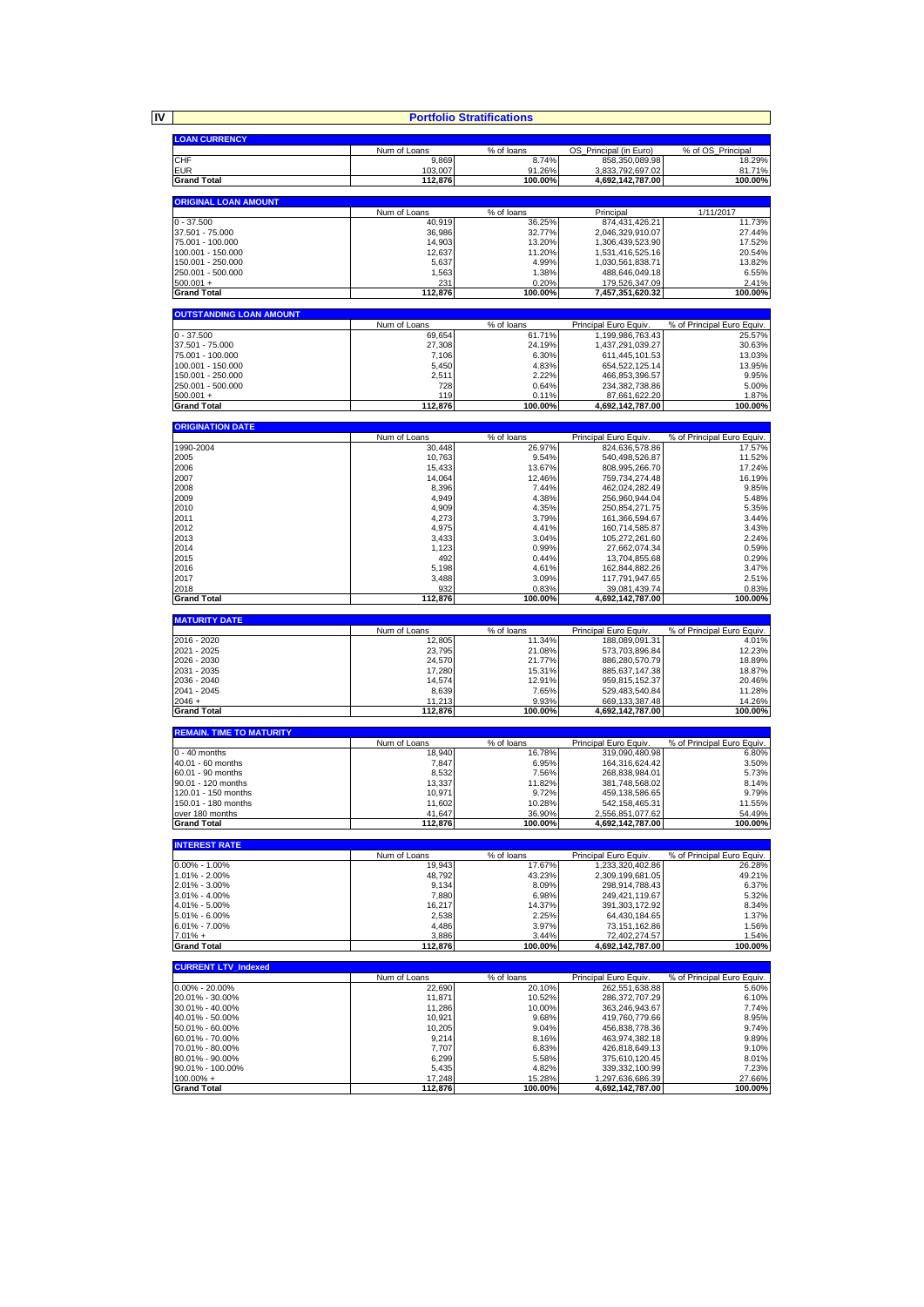| <b>CURRENT LTV Unindexed</b>                   |                          |                        |                                           |                                      |
|------------------------------------------------|--------------------------|------------------------|-------------------------------------------|--------------------------------------|
|                                                | Num of Loans             | % of loans             | Principal Euro Equiv.                     | % of Principal Euro Equiv.           |
| $0.00\% - 20.00\%$                             | 32,335                   | 28.65%                 | 532,712,101.13                            | 11.35%                               |
| 20.01% - 30.00%                                | 17,830                   | 15.80%                 | 591, 152, 783. 62                         | 12.60%                               |
| 30.01% - 40.00%                                | 17,260                   | 15.29%                 | 734,088,705.75                            | 15.65%                               |
| 40.01% - 50.00%                                | 15,097                   | 13.37%                 | 757,965,945.61                            | 16.15%                               |
| 50.01% - 60.00%<br>60.01% - 70.00%             | 11,463<br>8,552          | 10.16%<br>7.58%        | 662,828,070.48<br>560.049.532.73          | 14.13%<br>11.94%                     |
| 70.01% - 80.00%                                | 6,144                    | 5.44%                  | 453, 151, 603. 13                         | 9.66%                                |
| 80.01% - 90.00%                                | 2,660                    | 2.36%                  | 233,480,476.97                            | 4.98%                                |
| 90.01% - 100.00%                               | 986                      | 0.87%                  | 101,920,513.56                            | 2.17%                                |
| $100.00\% +$                                   | 549                      | 0.49%                  | 64,793,054.03                             | 1.38%                                |
| <b>Grand Total</b>                             | 112,876                  | 100.00%                | 4,692,142,787.00                          | 100.00%                              |
|                                                |                          |                        |                                           |                                      |
| <b>ORIGINAL LTV</b>                            | Num of Loans             | % of loans             | Principal Euro Equiv                      | % of Principal Euro Equiv.           |
| $0.00\% - 20.00\%$                             | 8,981                    | 7.96%                  | 139,553,573.41                            | 2.97%                                |
| 20.01% - 30.00%                                | 10,621                   | 9.41%                  | 239,966,794.51                            | 5.11%                                |
| 30.01% - 40.00%                                | 13,053                   | 11.56%                 | 381,738,659.13                            | 8.14%                                |
| 40.01% - 50.00%                                | 15,297                   | 13.55%                 | 545, 952, 855.22                          | 11.64%                               |
| 50.01% - 60.00%                                | 15,328                   | 13.58%                 | 649,767,047.88                            | 13.85%                               |
| 60.01% - 70.00%                                | 14,123                   | 12.51%                 | 659,302,420.41                            | 14.05%                               |
| 70.01% - 80.00%                                | 14,239                   | 12.61%                 | 773,351,105.53                            | 16.48%                               |
| 80.01% - 90.00%<br>90.01% - 100.00%            | 9,797<br>6,686           | 8.68%<br>5.92%         | 580,051,044.81<br>499,530,030.41          | 12.36%<br>10.65%                     |
| 100.00% +                                      | 4,751                    | 4.21%                  | 222,929,255.69                            | 4.75%                                |
| <b>Grand Total</b>                             | 112,876                  | 100.00%                | 4,692,142,787.00                          | 100.00%                              |
|                                                |                          |                        |                                           |                                      |
| <b>LOCATION OF PROPERTY</b>                    |                          |                        |                                           |                                      |
|                                                | Num of Loans             | % of loans             | Principal Euro Equiv<br>2,326,804,512.35  | % of Principal Euro Equiv.           |
| Attica<br>Thessaloniki                         | 46,503<br>16,150         | 41.20%<br>14.31%       | 627,963,742.64                            | 49.59%<br>13.38%                     |
| Macedonia                                      | 12,701                   | 11.25%                 | 386, 154, 519.22                          | 8.23%                                |
| Peloponnese                                    | 8,452                    | 7.49%                  | 303,497,335.67                            | 6.47%                                |
| Thessaly                                       | 8,013                    | 7.10%                  | 246,670,669.20                            | 5.26%                                |
| Sterea Ellada                                  | 6,252                    | 5.54%                  | 210,493,464.10                            | 4.49%                                |
| Creta Island                                   | 4,265                    | 3.78%                  | 175,988,873.94                            | 3.75%                                |
| Ionian Islands                                 | 1,783                    | 1.58%                  | 75, 169, 782. 10                          | 1.60%                                |
| Thrace                                         | 2,665                    | 2.36%                  | 87,855,287.33                             | 1.87%                                |
| Epirus                                         | 3,224                    | 2.86%                  | 104,646,757.92                            | 2.23%                                |
| Aegean Islands<br><b>Grand Total</b>           | 2,868<br>112,876         | 2.54%<br>100.00%       | 146,897,842.53<br>4,692,142,787.00        | 3.13%<br>100.00%                     |
|                                                |                          |                        |                                           |                                      |
| <b>SEASONING</b>                               |                          |                        |                                           |                                      |
|                                                | Num of Loans             | % of loans             | Principal Euro Equiv.                     | % of Principal Euro Equiv.           |
| $0 - 12$<br>$12 - 24$                          | 1,682<br>5,604           | 1.49%<br>4.96%         | 67,728,441.46<br>180,369,327.05           | 1.44%<br>3.84%                       |
| $24 - 36$                                      | 2,553                    | 2.26%                  | 77,347,688.71                             | 1.65%                                |
| $36 - 60$                                      | 2,410                    | 2.14%                  | 67,552,410.75                             | 1.44%                                |
| $60 - 96$                                      | 13,016                   | 11.53%                 | 456,726,152.66                            | 9.73%                                |
| over 96                                        | 87,611                   | 77.62%                 | 3,842,418,766.37                          | 81.89%                               |
|                                                |                          |                        |                                           |                                      |
| <b>Grand Total</b>                             | 112,876                  | 100.00%                | 4,692,142,787.00                          | 100.00%                              |
|                                                |                          |                        |                                           |                                      |
| <b>LEGAL LOAN TERM</b>                         | Num of Loans             | % of loans             | Principal Euro Equiv.                     |                                      |
| $0 - 5$ years                                  | 7,457                    | 6.61%                  | 222,219,781.93                            | % of Principal Euro Equiv.<br>4.74%  |
| 5 - 10 years                                   | 2,270                    | 2.01%                  | 25,631,637.41                             | 0.55%                                |
| 10 - 15 years                                  | 16,627                   | 14.73%                 | 330,660,837.92                            | 7.05%                                |
| 15 - 20 years                                  | 17,729                   | 15.71%                 | 574,972,947.43                            | 12.25%                               |
| 20 - 25 years                                  | 18,200                   | 16.12%                 | 843,834,212.13                            | 17.98%                               |
| 25 - 30 years                                  | 28,151                   | 24.94%                 | 1,360,680,882.66                          | 29.00%                               |
| 30 - 35 years                                  | 9,538                    | 8.45%                  | 541,912,545.03                            | 11.55%                               |
| $35$ years $+$<br><b>Grand Total</b>           | 12,904<br><u>112,876</u> | 11.43%<br>100.00%      | 792,229,942.50<br>4,692,142,787.00        | 16.88%<br>100.00%                    |
|                                                |                          |                        |                                           |                                      |
| <b>REAL ESTATE TYPE</b>                        |                          |                        |                                           |                                      |
| Flats                                          | Num of Loans<br>84,920   | $%$ of loans<br>75.23% | Principal Euro Equiv.<br>3,371,731,745.44 | % of Principal Euro Equiv.<br>71.86% |
| Houses                                         | 27,956                   | 24.77%                 | 1,320,411,041.57                          | 28.14%                               |
| <b>Grand Total</b>                             | 112,876                  | 100.00%                | 4,692,142,787.00                          | 100.00%                              |
|                                                |                          |                        |                                           |                                      |
| <b>LOAN PURPOSE</b>                            | Num of Loans             | % of loans             | Principal Euro Equiv.                     | % of Principal Euro Equiv.           |
| Construction                                   | 23,377                   | 20.71%                 | 991,576,323.53                            | 21.13%                               |
| Purchase                                       | 51,542                   | 45.66%                 | 2,423,564,724.75                          | 51.65%                               |
| Repair                                         | 22,625                   | 20.04%                 | 874,472,907.95                            | 18.64%                               |
| Construction (re-mortgage)                     | 295                      | 0.26%                  | 20,253,674.71                             | 0.43%                                |
| Purchase (re-mortgage)                         | 1,399                    | 1.24%                  | 73,782,663.63                             | 1.57%                                |
| Repair (re-mortgage)                           | 982                      | 0.87%                  | 51,038,534.01                             | 1.09%                                |
| <b>Equity Release</b><br><b>Grand Total</b>    | 12,656<br>112,876        | 11.21%<br>100.00%      | 257,453,958.43<br>4,692,142,787.00        | 5.49%<br>100.00%                     |
|                                                |                          |                        |                                           |                                      |
| <b>INTEREST PAYMENT FREQUENCY</b>              |                          |                        |                                           |                                      |
| FA                                             | Num of Loans             | % of loans             | Principal Euro Equiv.                     | % of Principal Euro Equiv.           |
| Balloon                                        | 103,792<br>9,084         | 91.95%<br>8.05%        | 4,403,702,433.88<br>288,440,353.13        | 93.85%<br>6.15%                      |
| <b>Grand Total</b>                             | 112,876                  | 100.00%                | 4,692,142,787.00                          | 100.00%                              |
|                                                |                          |                        |                                           |                                      |
| <b>INTEREST RATE TYPE</b>                      | Num of Loans             | % of loans             | Principal Euro Equiv.                     | % of Principal Euro Equiv.           |
| Floating                                       | 110,109                  | 97.55%                 | 4,608,453,382.53                          | 98.22%                               |
| <b>Fixed Converting to Floating</b>            | 2,217                    | 1.96%                  | 77,021,457.22                             | 1.64%                                |
| <b>Fixed to Maturity</b><br><b>Grand Total</b> | 550<br>112,876           | 0.49%<br>100.00%       | 6,667,947.25<br>4,692,142,787.00          | 0.14%<br>100.00%                     |